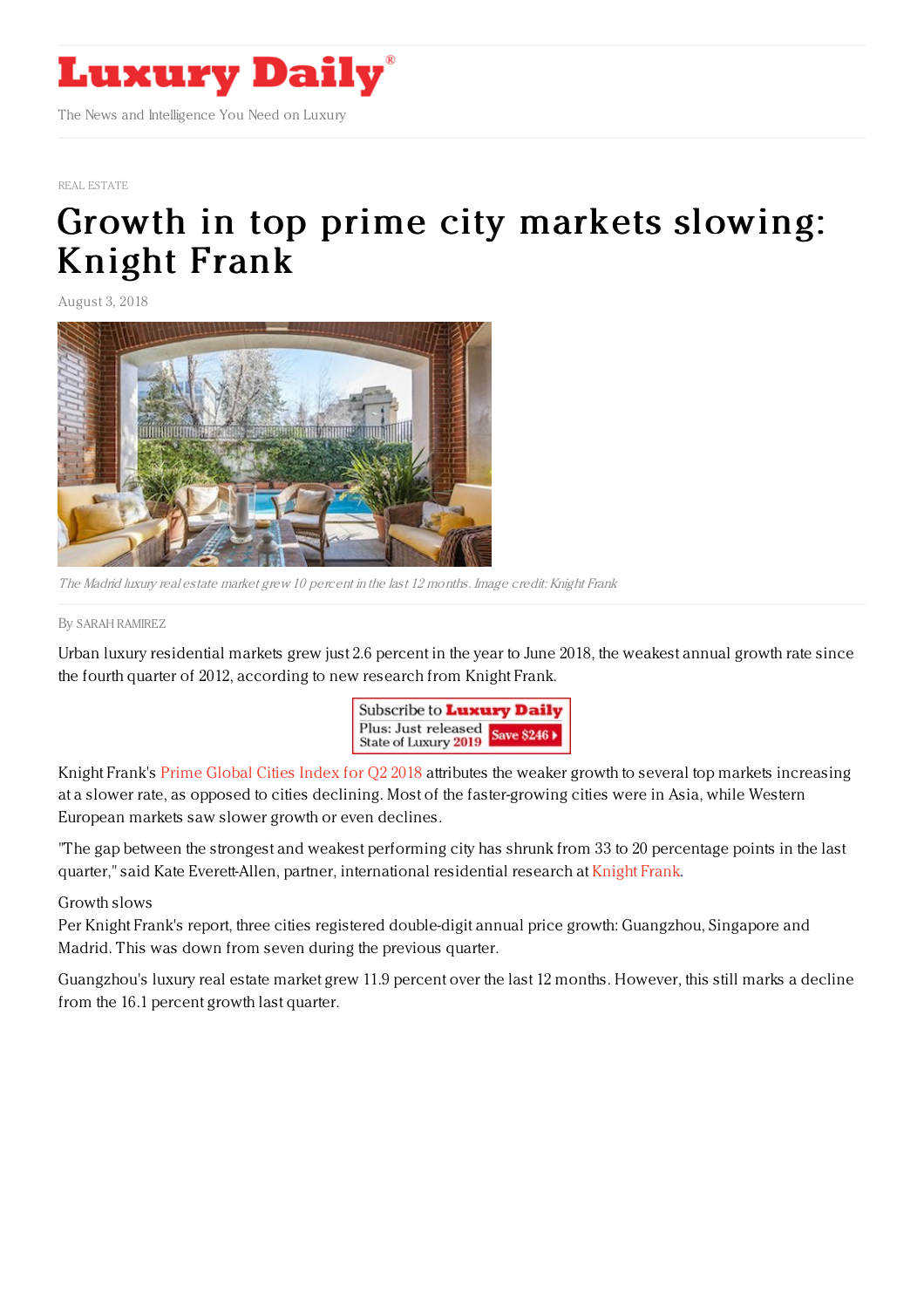

Beijing's luxury real estate market continues to grow. Image credit: Knight Frank

Beijing and Shanghai grew at the rates of 7.3 and 3.3 percent, respectively. While the Chinese government has scaled back a significant housing subsidy program, it is not expected to impact top-tier Chinese cities.

Elsewhere in Asia, Singapore grew 11.5 percent and Tokyo grew 9.4 percent from June 2017 to June 2018.

In the United States, San Francisco and Los Angeles both ranked in the top 10 for annual price growth. The former grew 9.5 percent, ranking fourth overall, and the latter grew 7.8 percent.



Los Angeles saw its luxury real estate market grow almost 8 percent year-to-year. Image credit: Teles

California's Bay Area especially continues to see rapid growth, with luxury prices for real estate up an average of 13 percent from last year. Four of the 10 fastest-growing luxury markets are in Silicon Valley and the surrounding areas, including Santa Cruz, San Mateo, Santa Clara and Monterey (see [story](https://www.luxurydaily.com/luxury-housing-in-high-demand-in-the-us-report/)).

On the East Coast, real estate growth was much slower. Miami improved 3.3 percent, while New York saw a bump of just 0.1 percent.

Evolving property market regulations have partly contributed to the moderate price growth.

Hong Kong has instituted a vacancy tax, while Singapore will introduce higher rates for foreign buyers and developers. Dublin has tighter lending laws, coupled with a rising supply of luxury housing.

## Mixed trends

The worldwide luxury real estate market has been giving buyers and sellers mixed signals recently.

In 2017, luxury homes saw their best annual growth rate in years. This growth can be attributed to rising consumer confidence, low interest rates, robust stock market [performances](https://www.luxurydaily.com/worldwide-luxury-home-sales-have-grown-by-11pc/) and an increasingly stable global economy (see story).

While Chinese cities are outpacing American cities with their rate of growth, Chinese affluents are drawn to the United States real estate market.

With its reduced corporate tax, the U.S. is among the countries that have implemented policies encouraging immigration from affluents. Various European nations have also simplified policies for immigrants who wish to purchase property.

The United Kingdom and Ireland both moved up to second and third, respectively. Ireland, which had placed